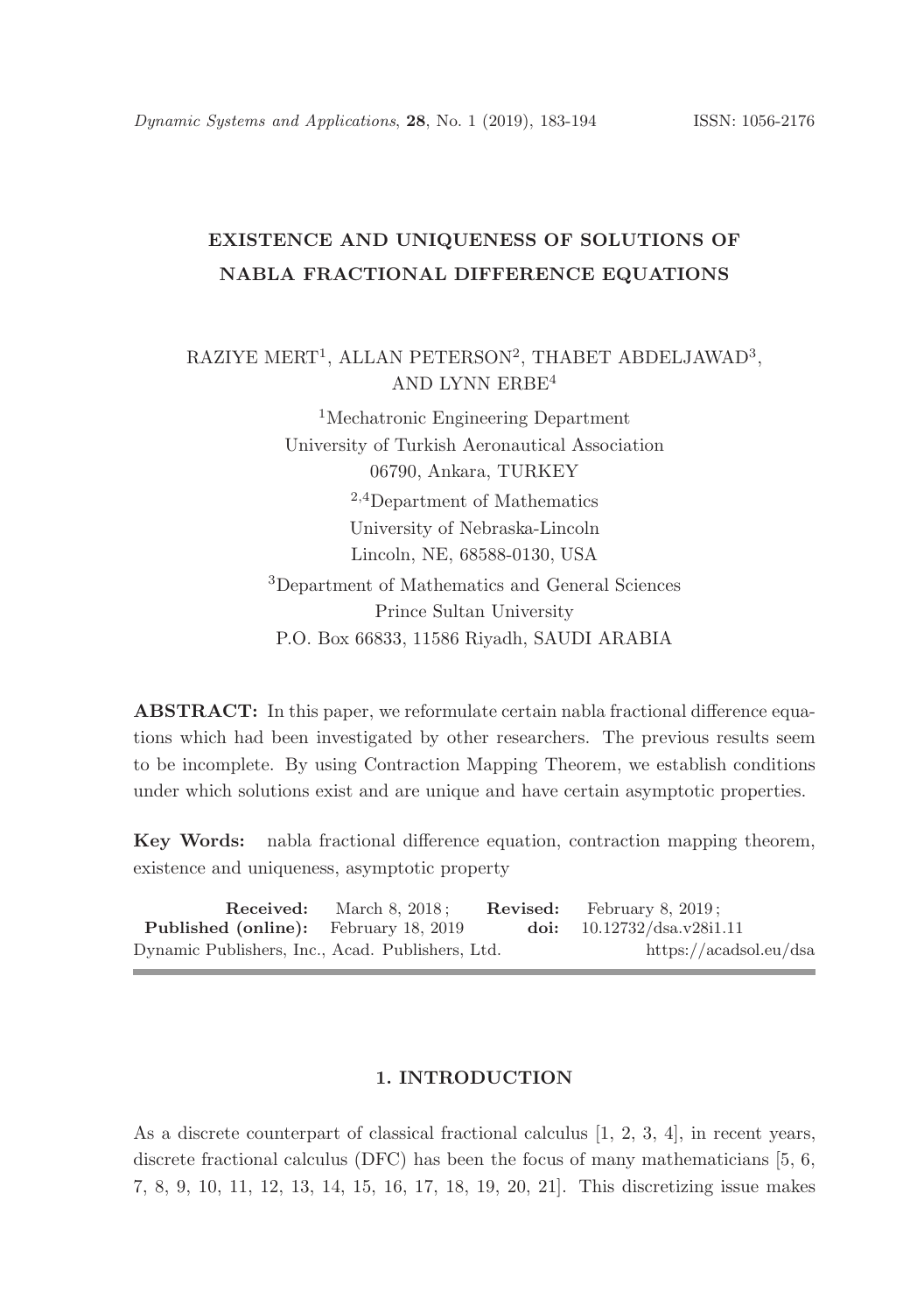it possible for numerical analysts to develop discrete iterated algorithms that enable them to obtain more accurate solutions for discrete fractional initial and boundary value problems. Besides the previously mentioned references in the field of DFC, we refer the reader to the useful well-organized book [22] and for the case of right nabla and delta discrete fractional sums and differences and for the different integration by parts formulas, we refer to [23, 24]. Very recently, the discrete versions of new types of fractional operators with nonsingular kernels and some of their properties have been studied [25, 26, 27, 28, 29, 30] which added a new insight to DFC.

Throughout this paper, for a real number a, we denote  $\mathbb{N}_a := \{a, a+1, \dots\}.$ 

Definition 1.1. ([22]) The generalized rising function is defined by

$$
t^{\overline{r}} = \frac{\Gamma(t+r)}{\Gamma(t)},
$$

for values of t and r so that  $t, t + r \notin \{0, -1, -2, \dots\}$ . We use the convention that if t is a nonpositive integer, but  $t + r$  is not a nonpositive integer, then  $t^{\overline{r}} := 0$ .

**Definition 1.2.** ([22]) Let  $f : \mathbb{N}_{a+1} \to \mathbb{R}$  and  $\nu > 0$ , then the *v*-th order fractional sum based at a is given by

$$
\nabla_a^{-\nu} f(t) = \int_a^t \frac{(t - \rho(s))^{\overline{\nu - 1}}}{\Gamma(\nu)} f(s) \nabla s = \frac{1}{\Gamma(\nu)} \sum_{s = a+1}^t (t - \rho(s))^{\overline{\nu - 1}} f(s), \quad t \in \mathbb{N}_a.
$$

**Definition 1.3.** ([22]) Let  $f : \mathbb{N}_{a+1} \to \mathbb{R}, \nu > 0$  and choose N such that  $N - 1 <$  $\nu \leq N$ . Then the *v*-th order nabla fractional difference is defined by

$$
\nabla_a^{\nu} f(t) = \nabla^N \nabla_a^{-(N-\nu)} f(t), \quad t \in \mathbb{N}_{a+N}.
$$

**Lemma 1.1.** ([22]) Let  $\nu > 0$  and  $\mu > -1$ . Then for  $t \in \mathbb{N}_a$ , we have

$$
\nabla_a^{-\nu} (t-a)^{\overline{\mu}} = \frac{\Gamma(\mu+1)}{\Gamma(\mu+\nu+1)} (t-a)^{\overline{\mu+\nu}}.
$$

**Theorem 1.4.** ([6]) For  $\nu > 0$  and f defined in a suitable domain  $\mathbb{N}_a$ , we have

$$
\nabla_a^{\nu} \nabla_a^{-\nu} f(t) = f(t),\tag{1.1}
$$

$$
\nabla_a^{-\nu} \nabla_a^{\nu} f(t) = f(t), \quad when \quad \nu \notin \mathbb{N}, \tag{1.2}
$$

and

$$
\nabla_a^{-\nu} \nabla_a^{\nu} f(t) = f(t) - \sum_{k=0}^{n-1} \frac{(t-a)^k}{k!} \nabla^k f(a), \quad when \quad \nu = n \in \mathbb{N}.
$$
 (1.3)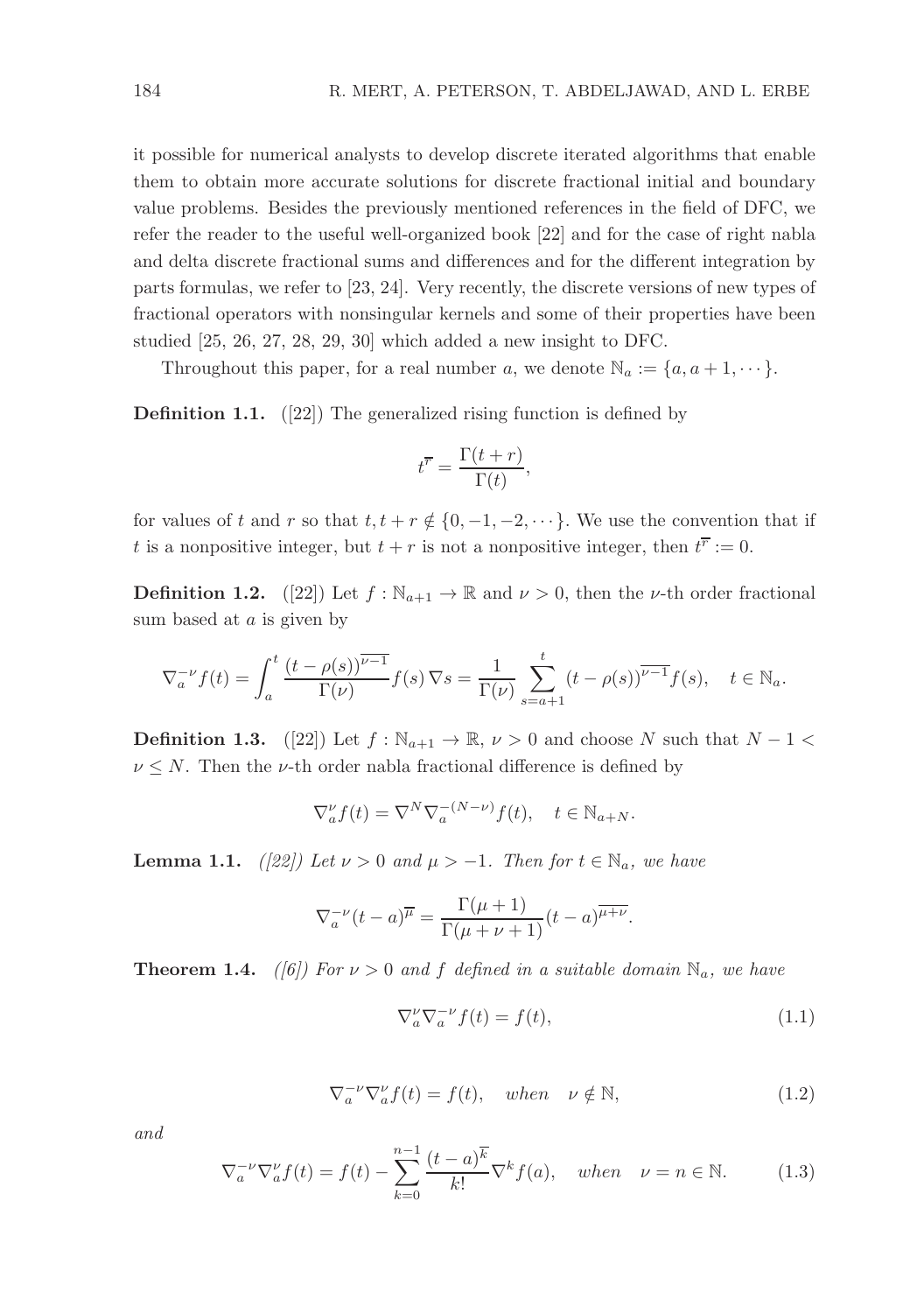From classical fractional calculus [4], we recall that  $D^{-\alpha}D^{\alpha}f(t) = f(t)$ , where  $D^{-\alpha}$  is the Riemann-Liuoville fractional integral operator. We recall that this is valid for sufficiently well-behaved functions such as continuous functions. Since discrete functions are continuous, we see that the term  $\nabla_a^{(1-\alpha)}f(t)|_{t=a}$ , for  $0 < \alpha < 1$ disappears in (1.2), with the application of the convention that  $\sum_{s=a+1}^{a} f(s) = 0$ . This supports the fact that Riemann initial type problems usually make sense for functions not necessarily continuous at  $a$  (left case) so that the initial conditions are given in the form  $x(a^+) = \lim_{t \to a^+} x(t) = x_0$ . Since sequences are continuous functions the identity (1.2), which is the tool in solving initial value problems, appears without any initial condition. In [6], to create an initial condition, the authors shifted the fractional difference operator so that it started at  $a - 1$ . That is, we recall the following theorem.

**Theorem 1.5.** ([6]) Consider the initial value problem

$$
\nabla_{a-1}^{\nu} y(t) = f(t, y(t)), \quad t \in \mathbb{N}_{a+1}, \tag{1.4}
$$

$$
\nabla_{a-1}^{-(1-\nu)} y(t)|_{t=a} = y(a) = c,\t\t(1.5)
$$

where  $0 < \nu < 1$  and a is any real number. Then y is a solution of the initial value problem  $(1.4)-(1.5)$  if and only if y has the representation

$$
y(t) = \frac{(t-a+1)^{\overline{\nu-1}}}{\Gamma(\nu)}y(a) + \nabla_a^{-\nu}f(t, y(t)), \quad t \in \mathbb{N}_a.
$$

**Theorem 1.6.** (Contraction Mapping Theorem) ([31]) Let  $(X, ||.||)$  be a Banach space. Assume that  $T : X \to X$  is a contraction mapping, that is, there is a real number  $\alpha, 0 \leq \alpha < 1$ , such that  $||Tx - Ty|| \leq \alpha ||x - y||$  for all  $x, y \in X$ . Then T has a unique fixed point z in X.

## 2. MAIN RESULTS

In [32] in Chapter 3, the author uses the Contraction Mapping Theorem to prove the existence and uniqueness of solutions of the fractional difference equations

$$
\nabla_a^{\nu}(p\nabla y)(t) + q(t)y(\rho(t)) = f(t), \quad t \in \mathbb{N}_{a+1},
$$

and

$$
\nabla_a^{\nu}(p\nabla y)(t) + F(t, y(t)) = 0, \quad t \in \mathbb{N}_{a+1},
$$

where  $0 < \nu < 1$ , a is any real number,  $p : \mathbb{N}_{a+1} \to (0,\infty)$ ,  $q : \mathbb{N}_{a+1} \to [0,\infty)$ ,  $f: \mathbb{N}_{a+1} \to \mathbb{R}$ , and  $F: \mathbb{N}_{a+1} \times [0, \infty) \to [0, \infty)$ , which has a nonnegative constant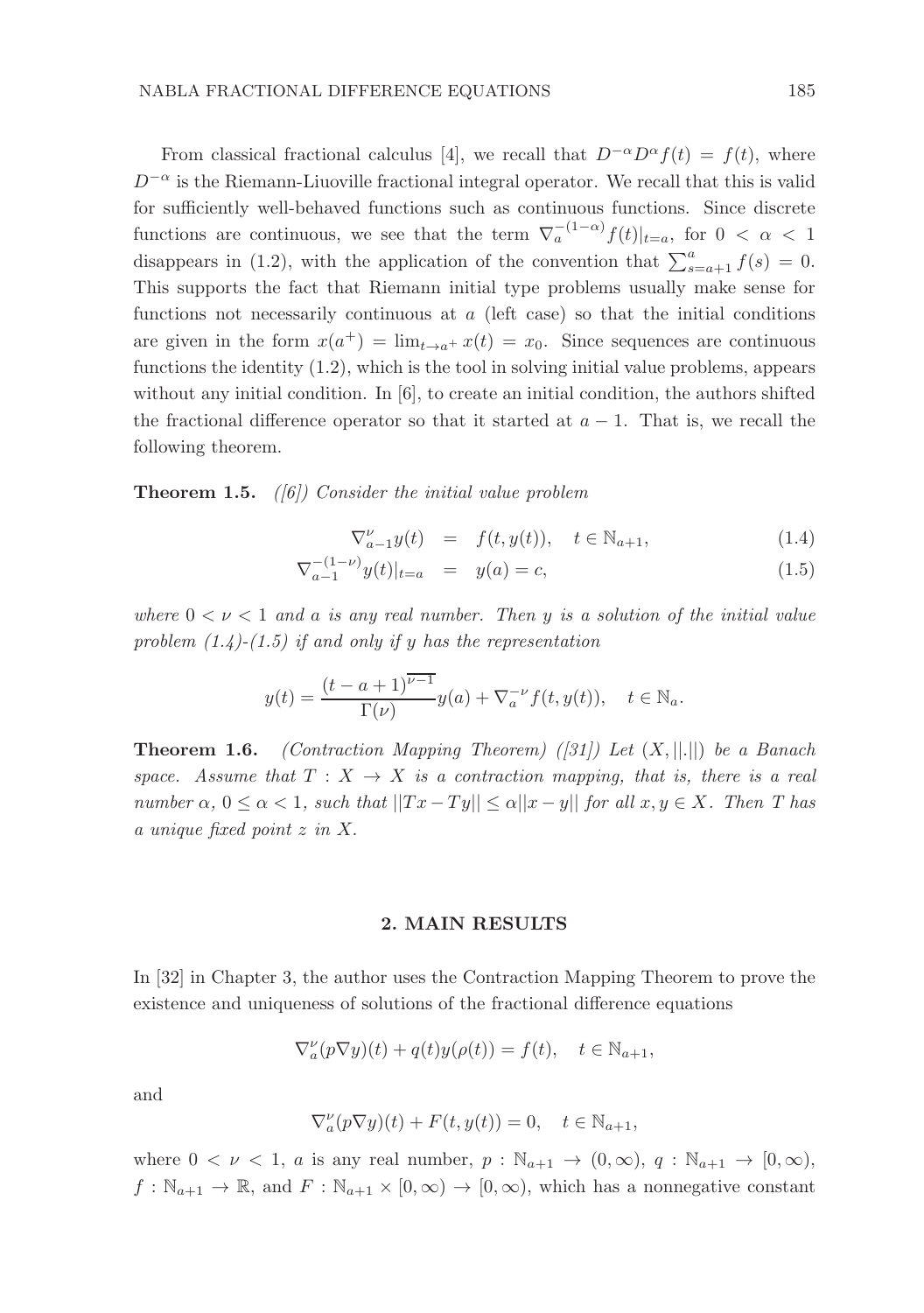limit as  $t \to \infty$ . But, in the proofs, the solution representations appeared with a term which turns out to be zero and hence no dependency on the initial condition was assumed. In order to allow an initial condition, we shall reformulate the above equations as

$$
\nabla_{a-1}^{\nu}(p\nabla y)(t) + q(t)y(\rho(t)) = f(t), \quad t \in \mathbb{N}_{a+1},
$$
\n(2.1)

and

$$
\nabla_{a-1}^{\nu}(p\nabla y)(t) + F(t, y(\rho(t))) = 0, \quad t \in \mathbb{N}_{a+1},
$$
\n(2.2)

where  $0 < \nu < 1$ , a is any real number.

We now prove the main results for Equation (2.2).

**Lemma 2.1.** Let  $p : \mathbb{N}_a \to (0, \infty)$  and  $F : \mathbb{N}_{a+1} \times \mathbb{R} \to [0, \infty)$ . For  $M \geq 0$ , define

$$
\zeta_M := \{ y : \mathbb{N}_{a-1} \to [M, \infty) : \nabla y(t) \le 0 \,\forall \, t \in \mathbb{N}_a \text{ and } \nabla y(a) = 0 \}.
$$

The fractional difference equation (2.2) has a solution  $y \in \zeta_M$  such that  $\lim_{t \to \infty} y(t) = M$ if and only if the summation equation

$$
y(t) = M + \sum_{s=t+1}^{\infty} \frac{1}{p(s)} \sum_{\tau=a+1}^{s} \frac{(s - \rho(\tau))^{D-1}}{\Gamma(\nu)} F(\tau, y(\rho(\tau)))
$$
 (2.3)

has a solution y on  $\mathbb{N}_{a-1}$ .

**Proof.** Suppose the fractional difference equation (2.2) has a solution  $y \in \zeta_M$  that satisfies  $\lim_{t\to\infty} y(t) = M$ . Let  $x(t) := (p\nabla y)(t)$ . Then x solves the fractional initial value problem

$$
\nabla_{a-1}^{\nu} x(t) = -F(t, y(\rho(t))), \quad t \in \mathbb{N}_{a+1},
$$
  

$$
x(a) = (p\nabla y)(a).
$$

By Theorem 1.5,  $x$  has the representation

$$
x(t) = \frac{(t-a+1)^{\overline{\nu-1}}}{\Gamma(\nu)}x(a) - \nabla_a^{-\nu}F(t, y(\rho(t))), \quad t \in \mathbb{N}_a.
$$

From  $\nabla y(a) = 0$ , it follows that

$$
\nabla y(t) = -\frac{1}{p(t)} \nabla_a^{-\nu} F(t, y(\rho(t))), \quad t \in \mathbb{N}_a.
$$

Now summing from  $s = t + 1$  to  $\infty$  and using the fact that  $\lim_{t \to \infty} y(t) = M$ , we get

$$
M - y(t) = -\sum_{s=t+1}^{\infty} \frac{1}{p(s)} \sum_{\tau=a+1}^{s} \frac{(s - \rho(\tau))^{v-1}}{\Gamma(\nu)} F(\tau, y(\rho(\tau))), \quad t \in \mathbb{N}_{a-1}.
$$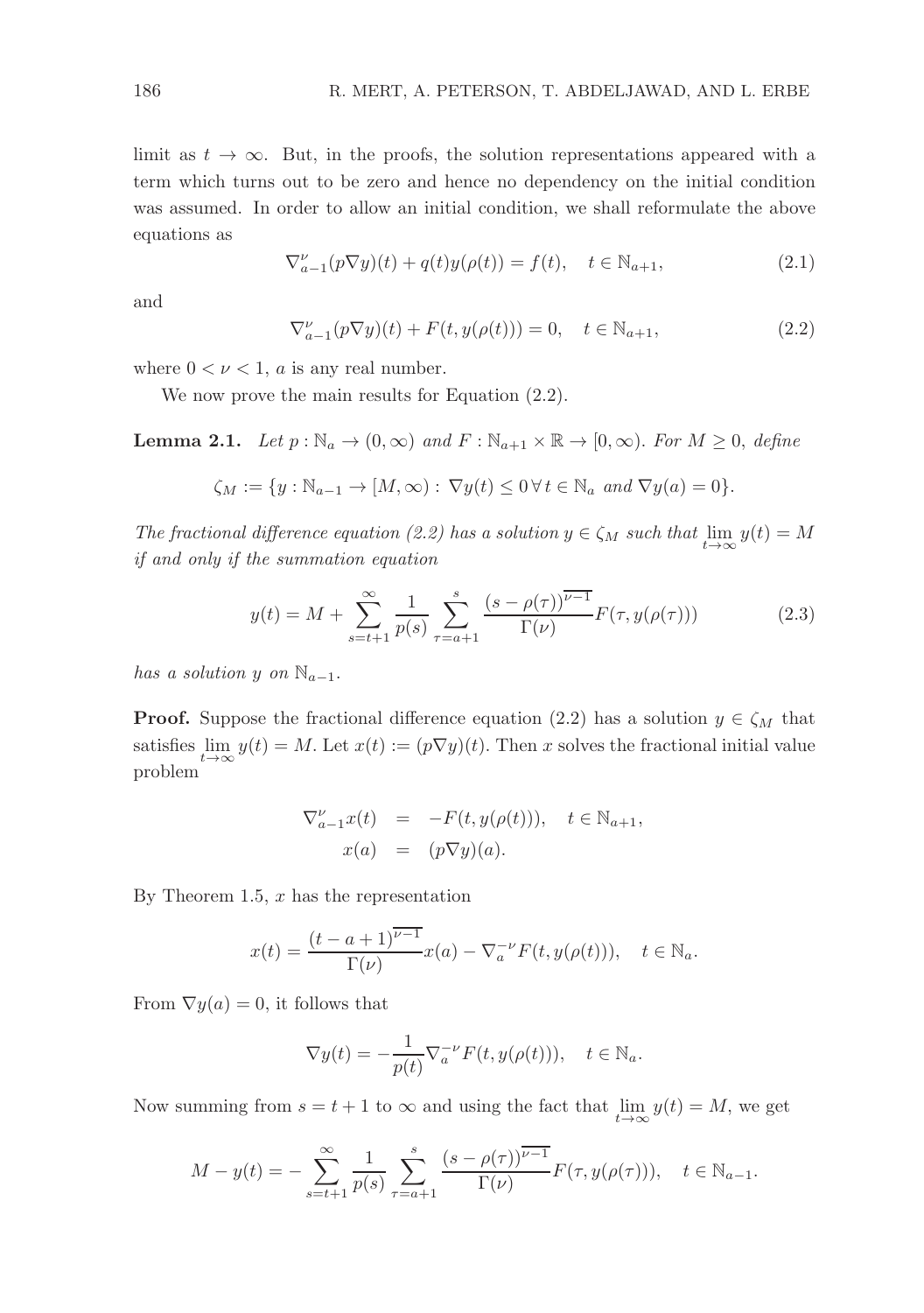Hence,

$$
y(t) = M + \sum_{s=t+1}^{\infty} \frac{1}{p(s)} \sum_{\tau=a+1}^{s} \frac{(s - \rho(\tau))^{\overline{\nu-1}}}{\Gamma(\nu)} F(\tau, y(\rho(\tau))), \quad t \in \mathbb{N}_{a-1}.
$$

Thus  $y$  is a solution of the summation equation (2.3).

Conversely, if y is a solution of the summation equation (2.3) on  $\mathbb{N}_{a-1}$ , then

$$
y(t) = M + \sum_{s=t+1}^{\infty} \frac{1}{p(s)} \sum_{\tau=a+1}^{s} \frac{(s-\rho(\tau))^{\overline{\nu-1}}}{\Gamma(\nu)} F(\tau, y(\rho(\tau))), \quad t \in \mathbb{N}_{a-1}.
$$

Now by taking the nabla difference on both sides of the last equation, we get that

$$
\nabla y(t) = -\frac{1}{p(t)} \sum_{\tau=a+1}^{t} \frac{(t-\rho(\tau))^{\overline{\nu-1}}}{\Gamma(\nu)} F(\tau, y(\rho(\tau))), \quad t \in \mathbb{N}_a.
$$
 (2.4)

Hence,

$$
p(t)\nabla y(t) = -\nabla_a^{-\nu} F(t, y(\rho(t))), \quad t \in \mathbb{N}_a.
$$

Taking the  $\nu$ -th difference based at  $a - 1$  of both sides, we get

$$
\nabla_{a-1}^{\nu}(p\nabla y)(t) = -\nabla_{a-1}^{\nu}\nabla_{a}^{-\nu}F(t, y(\rho(t)))
$$
\n
$$
= -\nabla_{a-1}^{\nu}\left\{\nabla_{a-1}^{-\nu}F(t, y(\rho(t))) - \frac{(t-a+1)^{\overline{\nu-1}}}{\Gamma(\nu)}F(a, y(\rho(a)))\right\}
$$
\n
$$
= -\nabla_{a-1}^{\nu}\nabla_{a-1}^{-\nu}F(t, y(\rho(t))) + \nabla_{a-1}^{\nu}\left\{\frac{(t-(a-1))^{\overline{\nu-1}}}{\Gamma(\nu)}F(a, y(\rho(a)))\right\}
$$
\n
$$
= -F(t, y(\rho(t))), \quad t \in \mathbb{N}_{a+1},
$$

which follows from the power rule in Lemma 1.1. This implies that

$$
\nabla_{a-1}^{\nu}(p\nabla y)(t) + F(t, y(\rho(t))) = 0, \quad t \in \mathbb{N}_{a+1}.
$$

Hence,  $y$  is a solution of the fractional difference equation (2.2). We also observe that  $y(t) \geq M$  for all  $t \in \mathbb{N}_{a-1}$  since  $p(t) > 0$  for all  $t \in \mathbb{N}_a$  and  $F(t, u) \geq 0$  for all  $(t, u) \in \mathbb{N}_{a+1} \times \mathbb{R}$ . From the expression for  $\nabla y(t)$  given by equation (2.4), we see that  $\nabla y(t) \leq 0$  for all  $t \in \mathbb{N}_a$  and in particular

$$
\nabla y(a) = -\frac{1}{p(a)} \sum_{\tau=a+1}^{a} \frac{(a - \rho(\tau))^{v-1}}{\Gamma(v)} F(\tau, y(\rho(\tau))) = 0
$$

by convention. Thus  $y \in \zeta_M$ . From the convergence of the series, it follows from equation (2.3) that  $\lim_{t\to\infty} y(t) = M$ .  $\Box$ 

**Remark 2.1.** It is straightforward to prove that the pair  $((\zeta_M, ||.||))$ , where  $||y|| :=$ sup  $|y(t)|$ , is a complete metric space.  $t \in \mathbb{N}_{a-1}$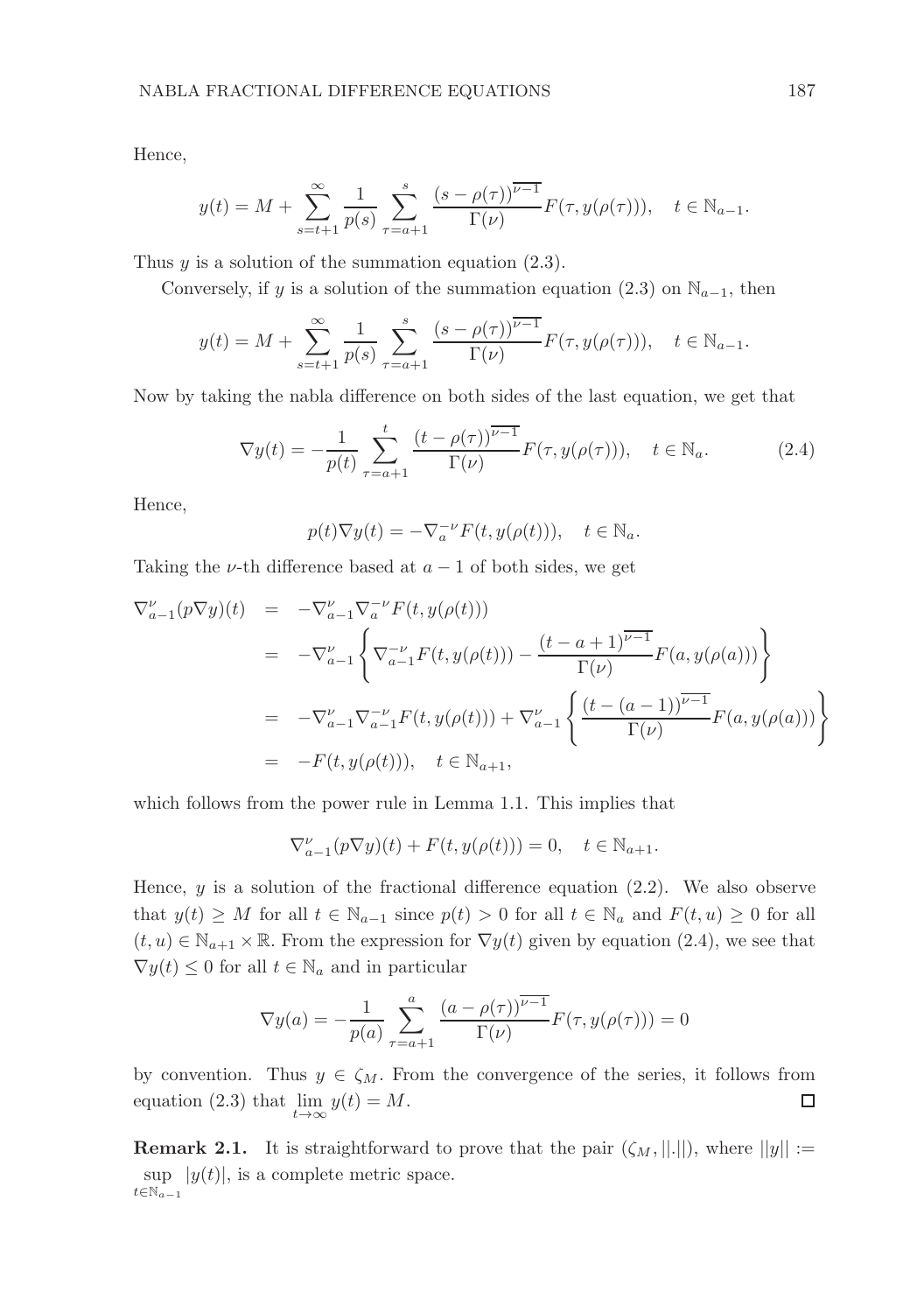**Theorem 2.1.** Assume  $F : \mathbb{N}_{a+1} \times [0, \infty) \to [0, \infty)$  satisfies a uniform Lipschitz condition with respect to its second variable, i.e., there is a constant  $K > 0$  such that

$$
|F(t, u) - F(t, v)| \le K|u - v|
$$

for all  $t \in \mathbb{N}_{a+1}, u, v \in [0, \infty)$  and assume  $p : \mathbb{N}_{a} \to (0, \infty)$  and let  $(\zeta_M, ||.||)$  be the complete metric space as defined in Remark 2.1. If

(H1) the series 
$$
\sum_{s=a+1}^{\infty} \frac{1}{p(s)} \sum_{\tau=a+1}^{s} \frac{(s-\rho(\tau))^{v-1}}{\Gamma(\nu)} F(\tau, y(\rho(\tau)))
$$
 converges for every  $y \in$ 

 $\zeta_M,$ and

$$
(H2)\beta := \frac{K}{\Gamma(\nu+1)} \left( \sum_{s=a+1}^{\infty} \frac{(s-a)^{\overline{\nu}}}{p(s)} \right) < 1,
$$

then there exists a unique positive solution of the fractional difference equation  $(2.2)$ with  $\lim_{t\to\infty} y(t) = M$ .

**Proof.** Let  $(\zeta_M, ||.||)$  be the complete metric space as defined in Remark 2.1. Define the mapping T on  $\zeta_M$  by

$$
(Ty)(t) := M + \sum_{s=t+1}^{\infty} \frac{1}{p(s)} \sum_{\tau=a+1}^{s} \frac{(s - \rho(\tau))^{v-1}}{\Gamma(\nu)} F(\tau, y(\rho(\tau))).
$$

Now, we will show that  $T : \zeta_M \to \zeta_M$ . First note that for all  $y \in \zeta_M$ ,  $(Ty)(t) \geq M$  for all  $t \in \mathbb{N}_{a-1}$  since  $p(t) > 0$  for all  $t \in \mathbb{N}_a$  and  $F(t, u) \geq 0$  for all  $(t, u) \in \mathbb{N}_{a+1} \times [0, \infty)$ . Next note that

$$
\nabla(Ty)(t) = -\frac{1}{p(t)} \sum_{\tau=a+1}^t \frac{(t-\rho(\tau))^{\overline{\nu-1}}}{\Gamma(\nu)} F(\tau, y(\rho(\tau))) \le 0, \quad t \in \mathbb{N}_a,
$$

and  $\nabla(Ty)(a) = 0$  by convention. Hence, T maps  $\zeta_M$  into itself. Furthermore, we will show that T is a contraction mapping. Let  $x, y \in \zeta_M$  and  $t \in \mathbb{N}_{a-1}$  be fixed but arbitrary. Then

$$
|(Tx)(t) - (Ty)(t)| = \left| \sum_{s=t+1}^{\infty} \frac{1}{p(s)} \sum_{\tau=a+1}^{s} \frac{(s - \rho(\tau))^{\overline{\nu-1}}}{\Gamma(\nu)} (F(\tau, x(\rho(\tau)))) - F(\tau, y(\rho(\tau)))) \right|
$$
  

$$
\leq \sum_{s=t+1}^{\infty} \frac{1}{p(s)} \sum_{\tau=a+1}^{s} \frac{(s - \rho(\tau))^{\overline{\nu-1}}}{\Gamma(\nu)} |F(\tau, x(\rho(\tau))) - F(\tau, y(\rho(\tau)))|
$$
  

$$
\leq K \sum_{s=t+1}^{\infty} \frac{1}{p(s)} \sum_{\tau=a+1}^{s} \frac{(s - \rho(\tau))^{\overline{\nu-1}}}{\Gamma(\nu)} |x(\rho(\tau)) - y(\rho(\tau))|
$$
  

$$
\leq K ||x - y|| \sum_{s=t+1}^{\infty} \frac{1}{p(s)} \sum_{\tau=a+1}^{s} \frac{(s - \rho(\tau))^{\overline{\nu-1}}}{\Gamma(\nu)}
$$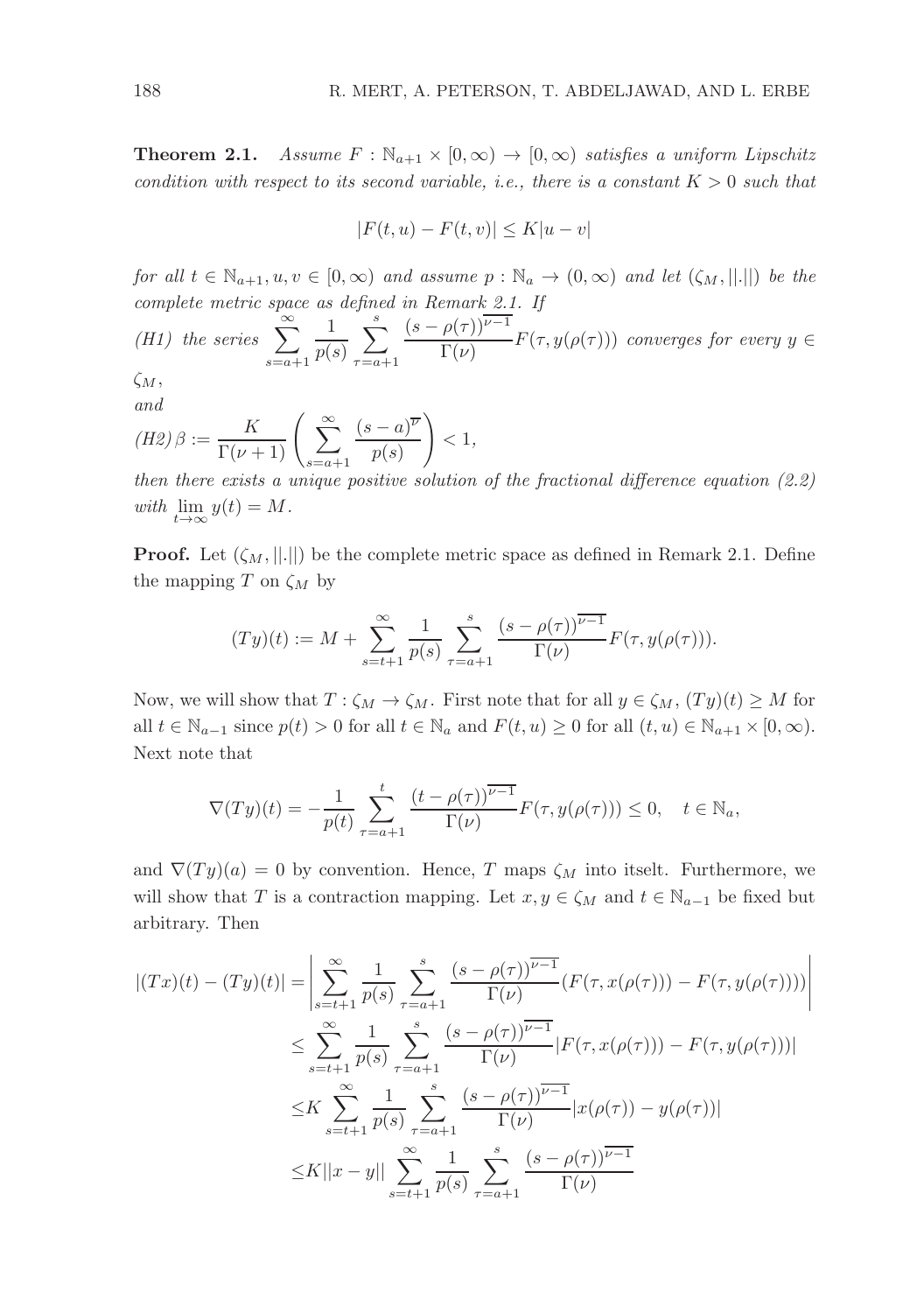$$
= \frac{K}{\Gamma(\nu+1)} \left( \sum_{s=t+1}^{\infty} \frac{(s-a)^{\overline{\nu}}}{p(s)} \right) ||x-y||
$$
  

$$
\leq \frac{K}{\Gamma(\nu+1)} \left( \sum_{s=a+1}^{\infty} \frac{(s-a)^{\overline{\nu}}}{p(s)} \right) ||x-y||
$$
  

$$
= \beta ||x-y||.
$$

So

$$
||Tx - Ty|| \le \beta ||x - y||
$$

with  $\beta < 1$ , and hence T is a contraction mapping. By Contraction Mapping Theorem, T has a unique fixed point  $y \in \zeta_M$ . This fixed point satisfies the summation equation (2.3), and therefore by Lemma 2.1, it is also a solution of the fractional difference equation (2.2) that satisfies  $\lim_{t\to\infty} y(t) = M$ . □

**Remark 2.2.** Assume  $p : \mathbb{N}_a \to (0, \infty)$  satisfies  $\sum_{n=1}^{\infty}$  $s=a$ 1  $\frac{1}{p(s)} < \infty$  and define d:  $\zeta_M \times \zeta_M \to [0, \infty)$  by

$$
d(x, y) := \sup_{t \in \mathbb{N}_{a-1}} \frac{|x(t) - y(t)|}{w(t)},
$$

where

$$
w(t) := e^{-\left(\sum_{s=a}^t \frac{1}{p(s)}\right)}.
$$

Note that  $0 < w(t) \leq 1$  for all  $t \in \mathbb{N}_{a-1}$  and  $0 < L := \lim_{t \to \infty} w(t) < 1$ . Then the pair  $(\zeta_M, d)$  is a complete metric space.

Proof. The proof follows as in the proof of Lemma 3.4.1 in [32].

**Theorem 2.2.** Assume  $F : \mathbb{N}_{a+1} \times [0, \infty) \to [0, \infty)$  satisfies a uniform Lipschitz condition with respect to its second variable, i.e., there is a constant  $K > 0$  such that

$$
|F(t, u) - F(t, v)| \le K|u - v|
$$

for all  $t \in \mathbb{N}_{a+1}, u, v \in [0, \infty)$  and assume  $p : \mathbb{N}_a \to (0, \infty)$  and let  $(\zeta_M, d)$  be the complete metric space as defined in Remark 2.2. If

(H1) the series 
$$
\sum_{s=a+1}^{\infty} \frac{1}{p(s)} \sum_{\tau=a+1}^{s} \frac{(s-\rho(\tau))^{\nu-1}}{\Gamma(\nu)} F(\tau, y(\rho(\tau)))
$$
 converges for every  $y \in$ 

 $\zeta M$ and

$$
(H2)\alpha := \frac{K}{L\Gamma(\nu+1)}\sum_{s=a+1}^{\infty}\frac{(s-a)^{\overline{\nu}}}{p(s)} < 1,
$$

then there exists a unique positive solution of the fractional difference equation  $(2.2)$ with  $\lim_{t\to\infty} y(t) = M$ .

$$
\Box
$$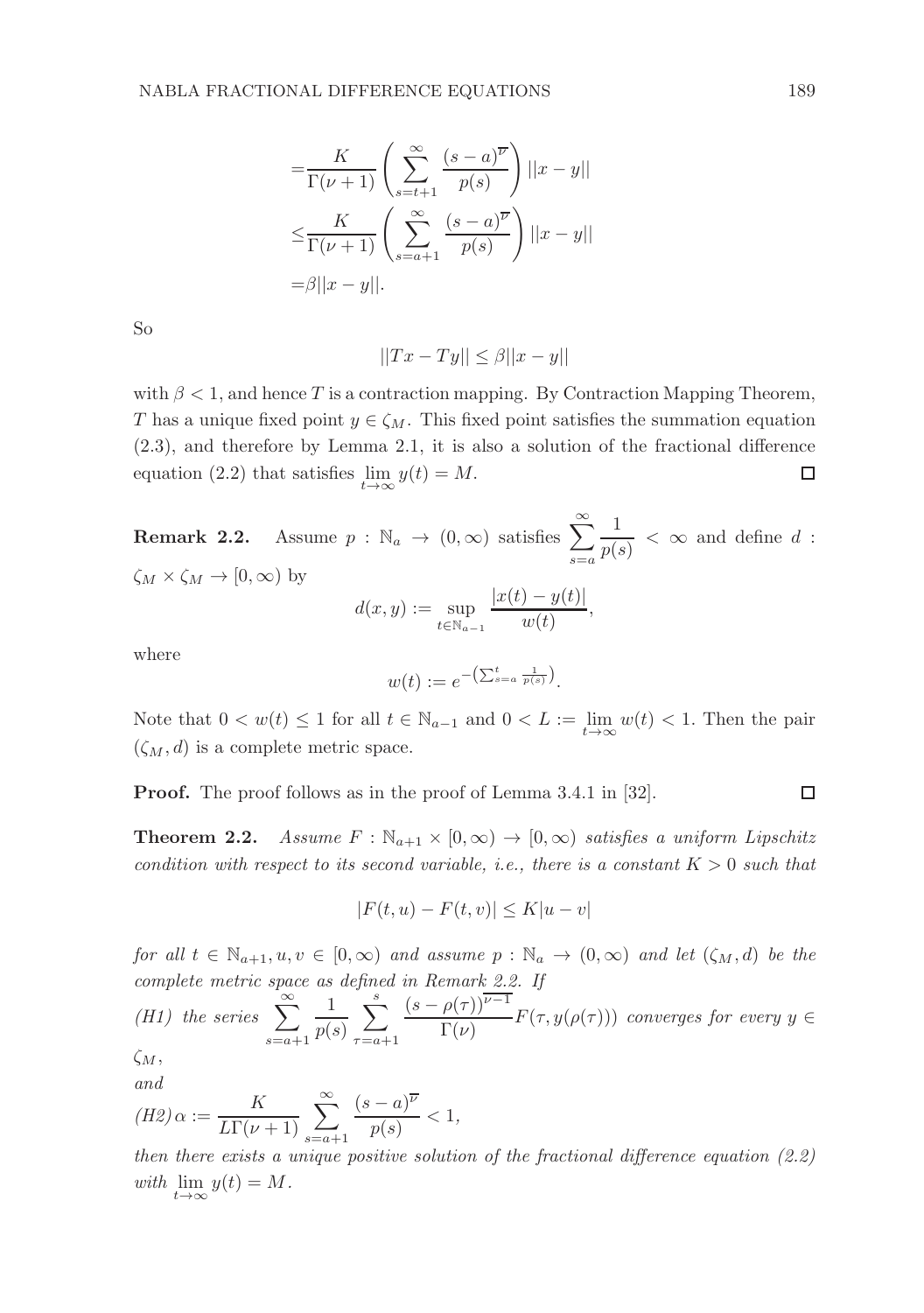**Proof.** Let  $(\zeta_M, d)$  be the complete metric space as defined in Remark 2.2. As in the proof of Theorem 2.1, define the mapping T on  $\zeta_M$  by

$$
(Ty)(t) := M + \sum_{s=t+1}^{\infty} \frac{1}{p(s)} \sum_{\tau=a+1}^{s} \frac{(s - \rho(\tau))^{v-1}}{\Gamma(v)} F(\tau, y(\rho(\tau))).
$$

We already know that  $T : \zeta_M \to \zeta_M$ . Now, we will prove that T is a contraction mapping. Let  $x, y \in \zeta_M$  and  $t \in \mathbb{N}_{a-1}$  be fixed but arbitrary. Then

$$
\frac{|(Tx)(t) - (Ty)(t)|}{w(t)} = \frac{1}{w(t)} \left| \sum_{s=t+1}^{\infty} \frac{1}{p(s)} \sum_{\tau=a+1}^{s} \frac{(s - \rho(\tau))^{v-1}}{\Gamma(\nu)} (F(\tau, x(\rho(\tau)))) \right|
$$
  
\n
$$
\leq \frac{1}{w(t)} \sum_{s=t+1}^{\infty} \frac{1}{p(s)} \sum_{\tau=a+1}^{s} \frac{(s - \rho(\tau))^{v-1}}{\Gamma(\nu)} |F(\tau, x(\rho(\tau)))
$$
  
\n
$$
- F(\tau, y(\rho(\tau)))|
$$
  
\n
$$
\leq \frac{K}{w(t)} \sum_{s=t+1}^{\infty} \frac{1}{p(s)} \sum_{\tau=a+1}^{s} \frac{(s - \rho(\tau))^{v-1}}{\Gamma(\nu)} |x(\rho(\tau)) - y(\rho(\tau))|
$$
  
\n
$$
\leq \frac{K}{w(t)} \left( \sum_{s=t+1}^{\infty} \frac{1}{p(s)} \sum_{\tau=a+1}^{s} \frac{(s - \rho(\tau))^{v-1}}{\Gamma(\nu)} w(\rho(\tau)) \right) d(x, y)
$$
  
\n
$$
\leq \frac{K}{L} \left( \sum_{s=t+1}^{\infty} \frac{(s - a)^{v}}{\Gamma(\nu + 1)p(s)} \right) d(x, y)
$$
  
\n
$$
\leq \frac{K}{L} \left( \sum_{s=a+1}^{\infty} \frac{(s - a)^{v}}{\Gamma(\nu + 1)p(s)} \right) d(x, y)
$$
  
\n
$$
= \alpha d(x, y).
$$

So

$$
d(Tx, Ty) \le \alpha d(x, y)
$$

with  $\alpha < 1$ , and hence T is a contraction mapping. By Contraction Mapping Theorem, T has a unique fixed point  $y \in \zeta_M$ . This fixed point satisfies the summation equation (2.3), and therefore by Lemma 2.1, it is also a solution of the fractional difference equation (2.2) that satisfies  $\lim_{t\to\infty} y(t) = M$ . □

The results for Equation (2.1) are as follows:

**Lemma 2.2.** Let  $p : \mathbb{N}_a \to (0, \infty), q : \mathbb{N}_{a+1} \to \mathbb{R}, \text{ and } f : \mathbb{N}_{a+1} \to \mathbb{R}. \text{ For } M \ge 0,$ define

$$
\xi_M := \{ y : \mathbb{N}_{a-1} \to \mathbb{R} : \lim_{t \to \infty} y(t) = M \text{ and } \nabla y(a) = 0 \}.
$$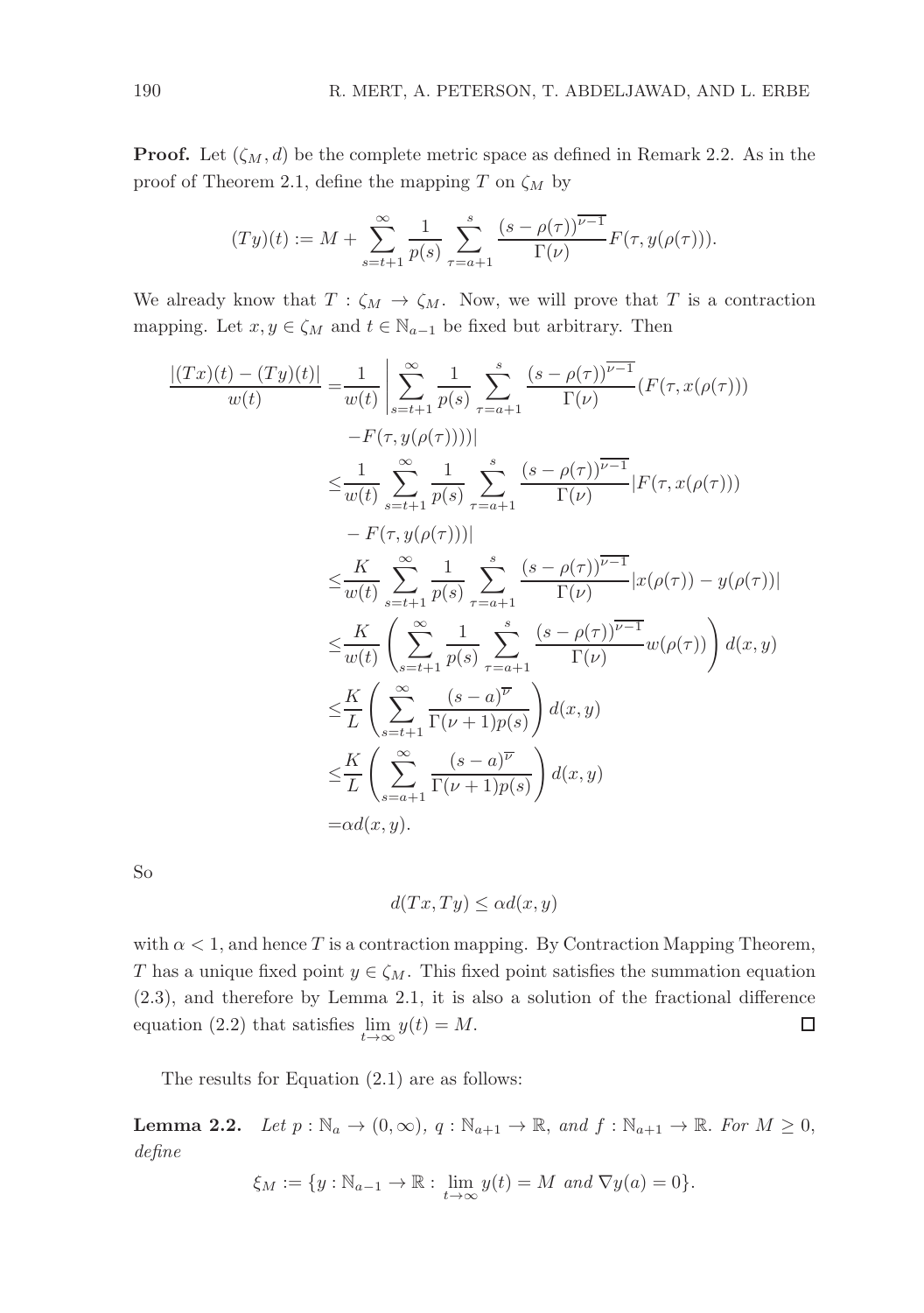The fractional difference equation (2.1) has a solution  $y \in \xi_M$  if and only if the summation equation

$$
y(t) = M + \sum_{s=t+1}^{\infty} \frac{1}{p(s)} \sum_{\tau=a+1}^{s} \frac{(s-\rho(\tau))^{\overline{\nu-1}}}{\Gamma(\nu)} (q(\tau)y(\rho(\tau)) - f(\tau))
$$

has a solution y on  $\mathbb{N}_{a-1}$ .

Proof. The proof is similar to that of Lemma 2.1.

**Theorem 2.3.** Let  $p : \mathbb{N}_a \to (0, \infty), q : \mathbb{N}_{a+1} \to [0, \infty),$  and  $f : \mathbb{N}_{a+1} \to \mathbb{R},$  and let  $M \geq 0$  be a real number. Assume that<br>  $(H1)$   $\sum_{n=0}^{\infty} \frac{1}{n} \sum_{n=0}^{s} \frac{(s - \rho(\tau))^{n-1}}{\Gamma(\tau)} q(\tau)$  $s=a+1$ 1  $p(s)$  $\sum_{i=1}^{s}$  $\tau=a+1$  $(s - \rho(\tau))$ <sup> $\overline{v-1}$ </sup>  $\frac{P(Y)}{\Gamma(\nu)} - q(\tau) < \infty,$  $(H2) \sum_{n=1}^{\infty}$  $s=a+1$ 1  $p(s)$  $\sum_{i=1}^{s}$  $\tau=a+1$  $(s - \rho(\tau))$ <sup> $\overline{v-1}$ </sup>  $\frac{P(Y)}{\Gamma(\nu)}$   $|f(\tau)| < \infty$ .

Then there exists some  $b \in \mathbb{N}_a$  so that the fractional difference equation

$$
\nabla_{b-1}^{\nu}(p\nabla y)(t) + q(t)y(\rho(t)) = f(t), \quad t \in \mathbb{N}_{b+1},
$$

has a solution  $y : \mathbb{N}_{b-1} \to \mathbb{R}$  which satisfies  $\lim_{t \to \infty} y(t) = M$ .

Proof. The proof is similar to that of Theorem 3.2.2. in [32] except that we define  $\widetilde{\xi}_{b-1} := \{y : \mathbb{N}_{b-1} \to \mathbb{R} : \lim_{t \to \infty} y(t) = M \text{ and } \nabla y(b) = 0\},\text{ where } b \in \mathbb{N}_a\text{, and the }$ supremum norm  $||.||$  on  $\xi_{b-1}$  by  $||y|| := \sup_{t \in \mathbb{N}_{b-1}}$  $|y(t)|$ .

Remark 2.3. The examples in [32] are valid for the above results also.

### ACKNOWLEDGEMENTS

This study was supported by The Scientific and Technological Research Council of Turkey while the first author visiting the University of Nebraska-Lincoln. The third author would like to thank Prince Sultan University for funding this work through research group Nonlinear Analysis Methods in Applied Mathematics (NAMAM) group number RG-DES-2017-01-17.

#### REFERENCES

[1] K. S. Miller, B. Ross, An Introduction to the Fractional Calculus and Fractional Differential Equations, John Wiley and Sons, New York, NY, USA, 1993.

□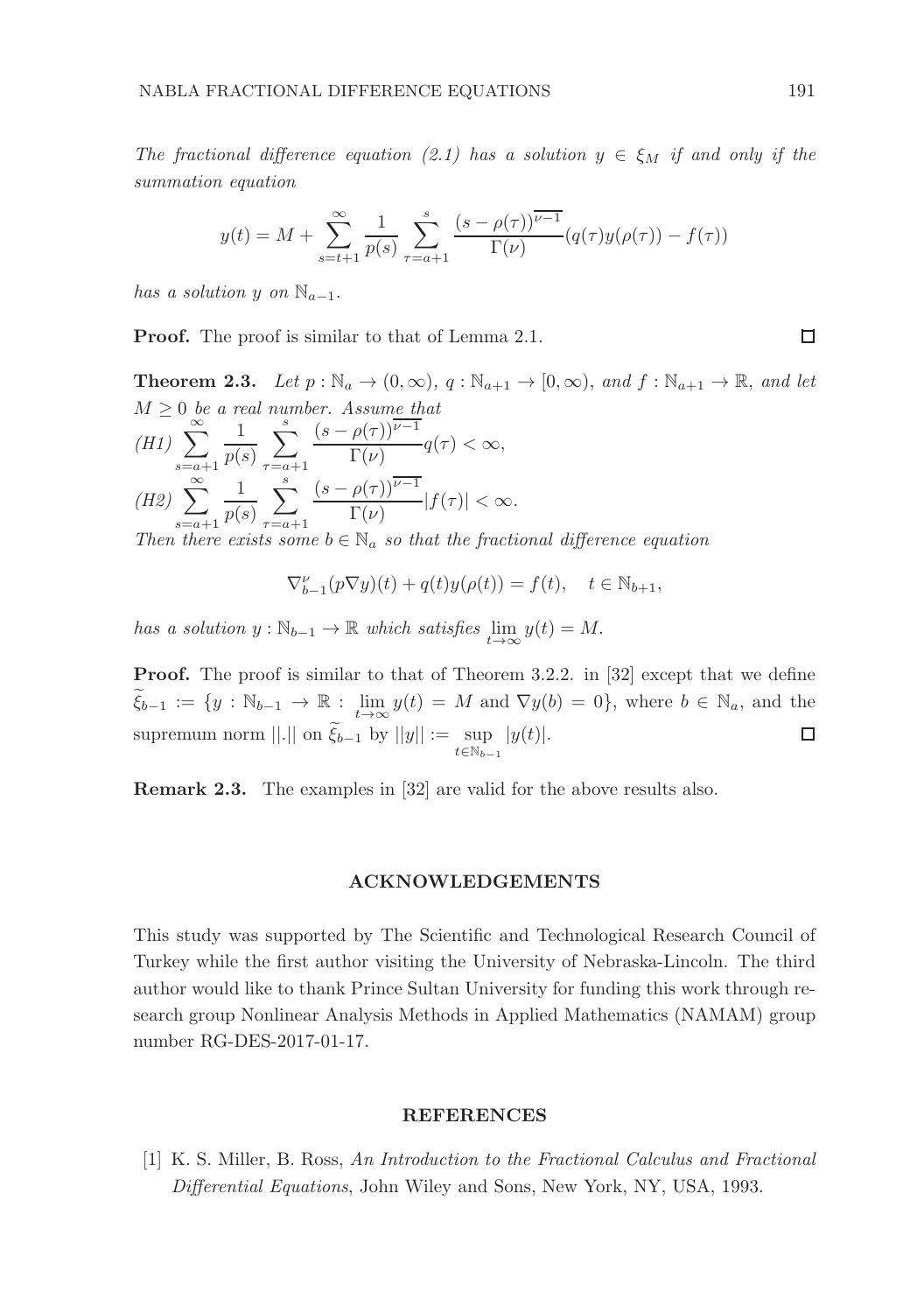- [2] I. Podlubny, Fractional Differential Equations, Academic Press, San Diego, CA, USA, 1999.
- [3] G. Samko, A. A. Kilbas, O. I. Marichev, Fractional Integrals and Derivatives: Theory and Applications, Gordon and Breach, Yverdon, Switzerland, 1993.
- [4] A. A. Kilbas, H. M. Srivastava, J. J. Trujillo, Theory and Application of Fractional Differential Equations, North Holland Mathematics Studies, 204, 2006.
- [5] K. S. Miller, B. Ross, Fractional Difference Calculus, Proceedings of the International Symposium on Univalent Functions, Fractional Calculus and Their Applications, Nihon University, Koriyama, Japan, May (1988), 139–152; Ellis Horwood Ser. Math. Appl., Horwood, Chichester, 1989.
- [6] T. Abdeljawad, F. M. Atici, On the Definitions of Nabla Fractional Operators,Abstr. Appl. Anal., Volume 2012 (2012), Article ID 406757, 13 pages.
- [7] H. L. Gray, N. F. Zhang, On a New Definition of the Fractional Difference, Math. Comput., 50(182) (1988), 513–529.
- [8] F. M. Atıcı, P. W. Eloe, Discrete Fractional Calculus with the Nabla Operator, Electron. J. Qual. Theory Differ. Equ., No.3  $(2009)$ , 1–12.
- [9] T. Abdeljawad, On Riemann and Caputo Fractional Differences, Comput. Math. Appl., 62 (2011), 1602–1611.
- [10] T. Abdeljawad, D. Baleanu, Fractional Differences and Integration by Parts, J. Comput. Anal. Appl., 13 (2011), 574–582.
- [11] F. M. Atıcı, P. W. Eloe, A Transform Method in Discrete Fractional Calculus, Int. J. Difference Equ., 2(2) (2007), 165–176.
- [12] F. M. Atıcı, P. W. Eloe, Initial Value Problems in Discrete Fractional Calculus, Proc. Amer. Math. Soc., 137(3) (2009), 981–989.
- [13] F. M. Atıcı, P. W. Eloe, Linear Systems of Fractional Nabla Difference Equations,Rocky Mountain J. Math., 41(2) (2011), 353–370.
- [14] C. Goodrich, Existence of a Positive Solution to a Class of Fractional Differential Equations, Appl. Math. Lett., 23 (2010), 1050-1055.
- [15] N. R. O. Bastos, R. A. C. Ferreira, D. F. M. Torres, Discrete-time Fractional Variational Problems, Signal Processing, 91(3) (2011), 513–524.
- [16] G. A. Anastassiou, Nabla Discrete Fractional Calculus and Nabla Inequalities, Math. Comput. Model., 51(5-6) (2010), 562–571.
- [17] J. Hein, Z. McCarthy, N. Gaswick, B. McKain, K. Speer, Laplace Transforms for the Nabla Difference Operator, PanAmer. Math. J., 21(3) (2011), 79–97.